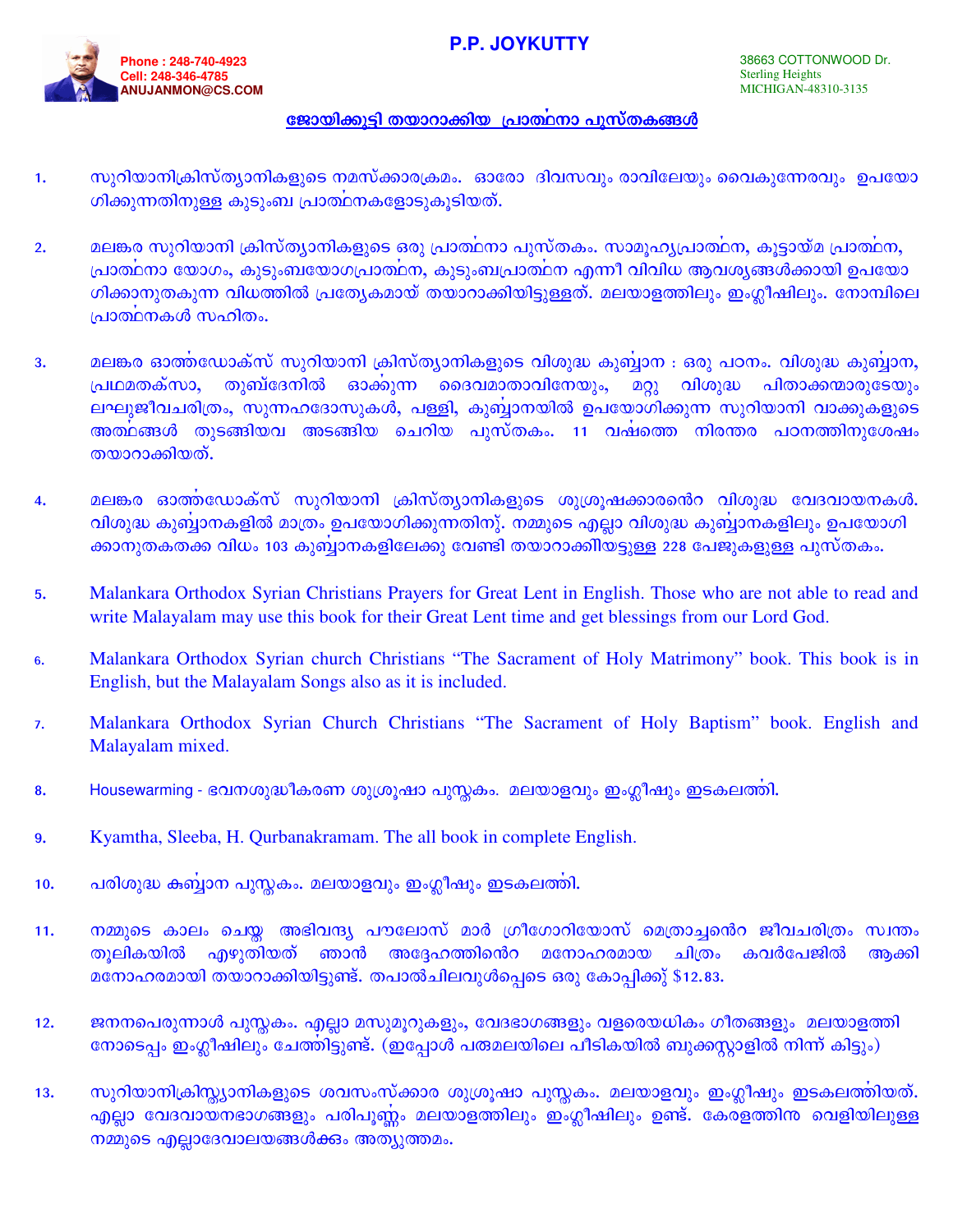- സുറിയാനിക്രിസ്റ്റ്യാനികളുടെ ദുഃഖവെള്ളിയാഴ്ച ആരാധനാ പുസ്തകം.എല്ലാ മസുമൂറുകളും, വേദഭാഗങ്ങളും 14. വളരെയധികം ഗീതങ്ങളും മലയാളത്തിനോടെപ്പം ഇംഗ്ലീഷിലും ചേത്തിട്ടുണ്ട്.
- പരിശുദ്ധ പത്മല തിതമേനിയോടുള്ള മദ്ധ്യസ്ഥയ്ക്കായുള്ള അപേക്ഷ. ഇപ്പോൾ St. Gregorios Malankara 15. orthodox Church, Michigan ഉപയോഗിച്ചുകൊണ്ടിരിക്കുന്ന പുസ്തകം
- ഇംഗ്ലീഷ് തക്കാ. ഇംഗ്ലീഷ് തക്കായിൽ രഹസ്യ പ്രാത്ഥനകളും കമ്മങ്ങളും മറ്റും മലയാളത്തിലും ഇംഗ്ലീഷിലും  $16.$ ചേത്തിരിക്കുന്നു. വി. കബാന അപ്പിക്കുന്ന പുരോഹിതന് അനായാസേന ആരാധന നടത്താൻ തക്കവണ്ണം ക്രമീകരിച്ചിരിക്കുന്നു. ഇപ്പോൾ അമേരിക്കയിലെ പല പുരോഹിതന്മാരും ഈ തക്ലായാണ് ഉപയോഗിക്കുന്നത്
- $17.$ സുറിയാനി ക്രിസ്ക്യാനികളായ സ്ത്രീകളുടെ ശവസംസ്ക്കാരം (ഗീതങ്ങൾമാത്രം). ഒന്നാം ശുശ്രൂഷ, രണ്ടാം ശുശ്രുഷ, മൂന്നാം ശുശ്രുഷ, നാലാം ശുശ്രുഷ തുടങ്ങി എല്ലാ ശുശ്രുഷകളിലേയും ഗീതങ്ങൾ മാത്രമായ് ക്രമീകരിച്ചിരിക്കുന്നു.
- പെസഹാ ശുശ്രൂഷ പുസ്തകം. ഹാശാ ബുധനാഴ്ചയുടെ എല്ലാ യാമങ്ങളും പെസഹായുടെ പൂണ്ണ 18. ശുശ്രൂഷയും ചേന്നത്. പ്രുമിയോനം സെദറായും മുഴുവനായും അടങ്ങിയത്. എല്ലാ മസുമുറും വേദവായനകളും മലയാളത്തിലും ഇംഗ്ലീഷിലും. 420 പേജുള്ള ബ്രഹൃത്തായ പുസ്തകം.
- Malankara Syrian Christians Evangelion in English. For the use of each and every Sundays in our 19. church. (According to New and Old Lectionary)
- ഓശാന പെരുന്നാൾ ശുശ്രൂഷാ പുസ്തകം. പരിപൂണ്ണം ഇംഗ്ലീഷും മലയാളവും ഇട കലത്തിയത്. എല്ലാ 20. വേദവായനകളും പ്രുമിയോനം സെദറായും അതാതു സ്ഥാനത്ത് പരിപുണ്ണമായും മലയാളത്തിലും ഇംഗ്ലീഷിലും ചേത്തിരിക്കുന്നു.
- $21.$ ഉയിപ്പു പെരുന്നാൾ ആരാധനാ പുസ്ലകം. പരിപുണ്ണം ഇംഗ്ലീഷും മലയാളവും ഇട കലത്തിയത്. എല്ലാ വേദവായനകളും പ്രുമിയോനം സെദറായും അതാതു സ്ഥാനത്ത് പരിപുണ്ണമായും മലയാളത്തിലും ഇംഗ്ലീഷിലും ചേത്തിരിക്കുന്നു.
- Syrian Christians Lectionary. Our present using lectionary preapred in English for the very use of those who  $22.$ can not able to read and write Malayalam.
- Acolytes Holy Bible Reading: New Testament: Only Sunday. A book of H. Bible readings of New Testaments 23. by Altar Assistans during the H. Qurbana on all Sundays at the Church. This book is prepared in complete English.
- കാതോലിക്കാദിന പ്രാത്ഥന. കാതോലിക്കാദിനാഘോഷ ദിവസം ഉപയോഗിക്കുന്ന പ്രാത്ഥന. യാതൊരു വ്യ  $24.$ ത്യാസങ്ങളും കൂടാതെ തയാറാക്കിയത്.
- സുറിയാനി ക്രിസ്റ്റ്യാനികളുടെ സ്ലീബായുടെ നമസ്ക്കാരം. പരിപൂണ്ണം ഇംഗ്ലീഷ്. പാട്ടുകൾ എല്ലാം മലയാള 25. ത്തിലും ഇംഗ്ലീഷിലും.
- Syrian Christians Family Prayers, English Hand Book, with evening, Soothara, Morning and Noon Prayers. 26.
- സുറിയാനി ക്രിസ്തഗ്രനികളുടെ വി. ദനഹാ പെരുന്നാൾ ശുശ്രഷാ പുസ്തപുസ്തകം (Eedo Denho). വി. ദനഹാ 27. പെരുന്നാളിൽ വെള്ളാ ശുദ്ധീകരിക്കുന്ന ക്രമം. ഠലയാളവും ഇംഗ്ലീഷും ഇടകലത്തിയത്.
- പെന്തിക്കോസ്തി പെരുന്നാൾ ശുശ്രൂഷാ പുസ്തകം. പരിപൂണ്ണം മലയാളം ഇംഗ്ലീഷ് ഇടകലത്തി. 28.
- പരിശുദ്ധ കബ്ബാന പുസ്ലകം. പരിപുണ്ണം ഇംഗ്ലീഷ്. 29.